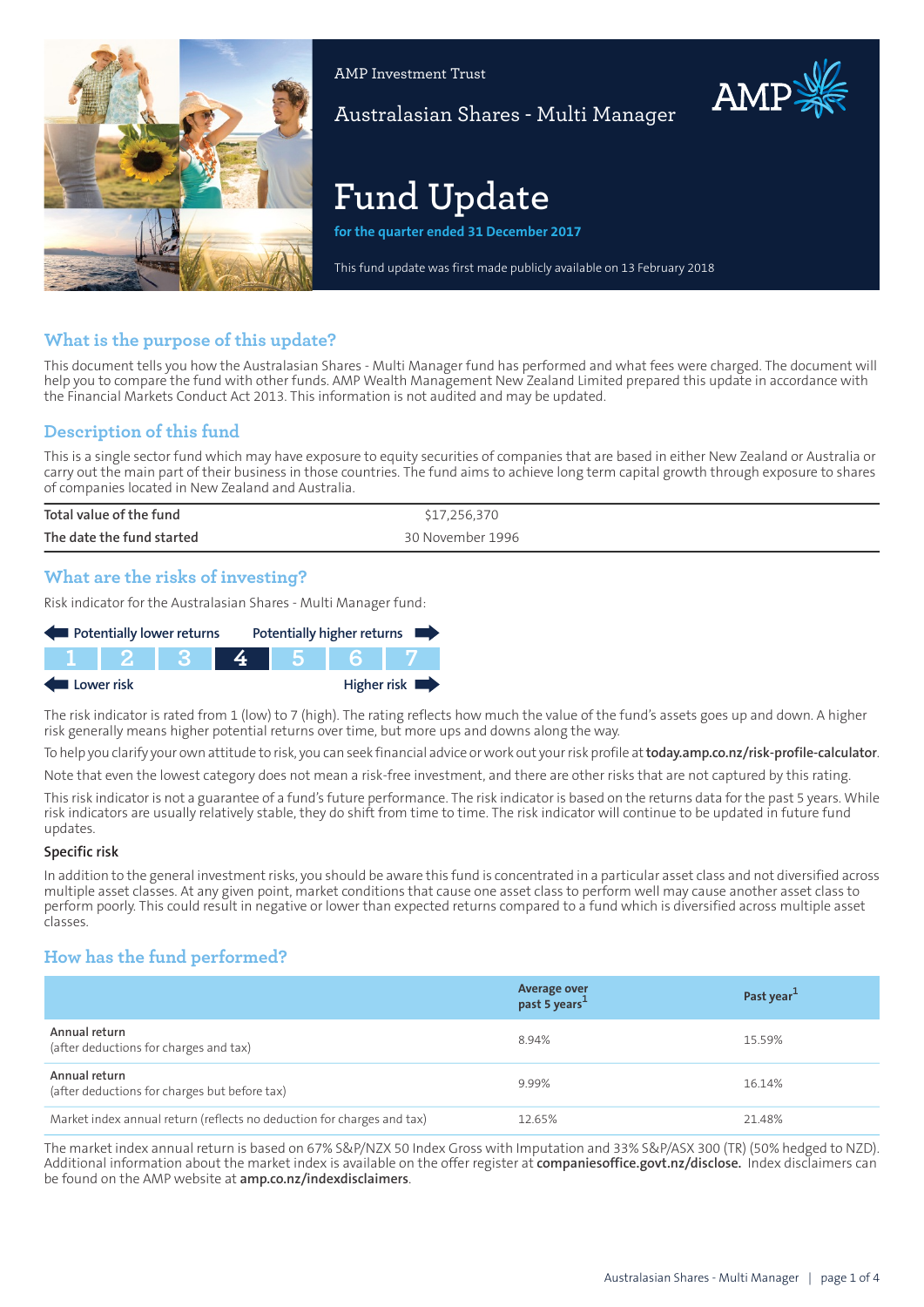#### **Annual return graph**



This shows the return after fund charges and tax for each of the last 10 years ending 31 March. The last bar shows the average annual return for the last 10 years, up to 31 December 2017.

**Important:** This does not tell you how the fund will perform in the future.

Returns in this update are after tax at the highest prescribed investor rate (PIR) of tax for an individual New Zealand resident. Your tax may be lower.

### **What fees are investors charged?**

Investors in the Australasian Shares - Multi Manager fund are charged fund charges. In the year to 31 March 2017 these were:

|                                             | % of net asset value                                                     |
|---------------------------------------------|--------------------------------------------------------------------------|
| Total fund charges                          | 2.09%                                                                    |
| Which are made up of -                      |                                                                          |
| Total management and administration charges | 2.09%                                                                    |
| Including -                                 |                                                                          |
| Manager's basic fee                         | 1.73%                                                                    |
| Other management and administration charges | 0.36%                                                                    |
| Total performance-based fees                | $0.00\%$                                                                 |
| <b>Other charges</b>                        | Dollar amount per investor or description<br>of how charge is calculated |
| NII                                         |                                                                          |

Investors may also be charged individual action fees for specific actions or decisions (for example, for withdrawing from or switching funds). See the 'fees and other charges' document on the entry relating to the offer of interests in the AMP Investment Trust maintained on the offer register (**[companiesoffice.govt.nz/disclose](http://companiesoffice.govt.nz/disclose)**) for more information about those fees.

Small differences in fees and charges can have a big impact on your investment over the long term.

#### **Example of how this applies to an investor**

Craig had \$10,000 in the fund at the start of the year and did not make any further contributions. At the end of the year, Craig received a return after fund charges were deducted of \$1,559.00 (that is 15.59% of his initial \$10,000). Craig also paid \$0.00 in other charges. This gives Craig a total return after tax of \$1,559.00 for the year.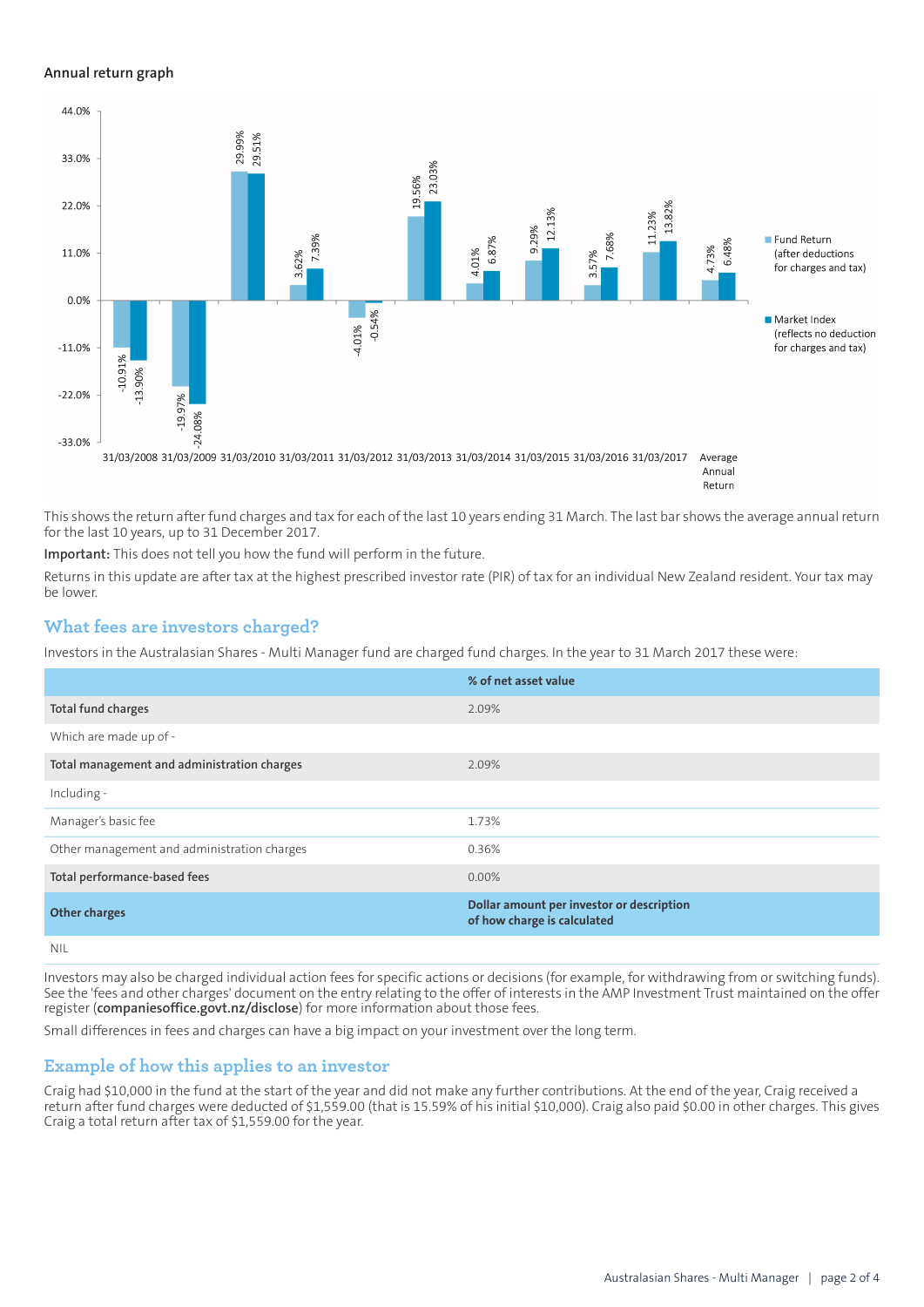# **What does the fund invest in?**

# **Actual investment mix<sup>2</sup>**

This shows the types of assets that the fund invests in.



### **Target investment mix**

This shows the mix of assets that the fund generally intends to invest in.

| <b>Asset Type</b>            | <b>Allocation</b> |
|------------------------------|-------------------|
| Cash and cash equivalents    | 0.00%             |
| New Zealand fixed interest   | 0.00%             |
| International fixed interest | 0.00%             |
| Australasian equities        | 100.00%           |
| International equities       | $0.00\%$          |
| Listed property              | 0.00%             |
| Unlisted property            | 0.00%             |
| Commodities                  | 0.00%             |
| Other                        | $0.00\%$          |

# **Top 10 investments<sup>2</sup>**

| <b>Name</b>                     | Percentage<br>of fund<br>net assets | <b>Asset Type</b>     | Country     | <b>Credit rating</b><br>(if applicable) |
|---------------------------------|-------------------------------------|-----------------------|-------------|-----------------------------------------|
| Fisher & Paykel Healthcare Corp | 5.50%                               | Australasian equities | New Zealand | N/A                                     |
| Spark New Zealand Ltd           | 4.27%                               | Australasian equities | New Zealand | N/A                                     |
| Auckland International Airport  | 4.10%                               | Australasian equities | New Zealand | N/A                                     |
| a2 Milk Co Ltd                  | 3.85%                               | Australasian equities | New Zealand | N/A                                     |
| Fletcher Building Ltd           | 3.78%                               | Australasian equities | New Zealand | N/A                                     |
| Contact Energy Ltd              | 3.38%                               | Australasian equities | New Zealand | N/A                                     |
| Meridian Energy Ltd             | 2.61%                               | Australasian equities | New Zealand | N/A                                     |
| Westpac Banking Corp            | 2.58%                               | Australasian equities | Australia   | N/A                                     |
| Commonwealth Bank of Australia  | 2.55%                               | Australasian equities | Australia   | N/A                                     |
| <b>BHP Billiton Ltd</b>         | 2.20%                               | Australasian equities | Australia   | N/A                                     |
|                                 |                                     |                       |             |                                         |

The top 10 investments make up 34.82% of the fund.